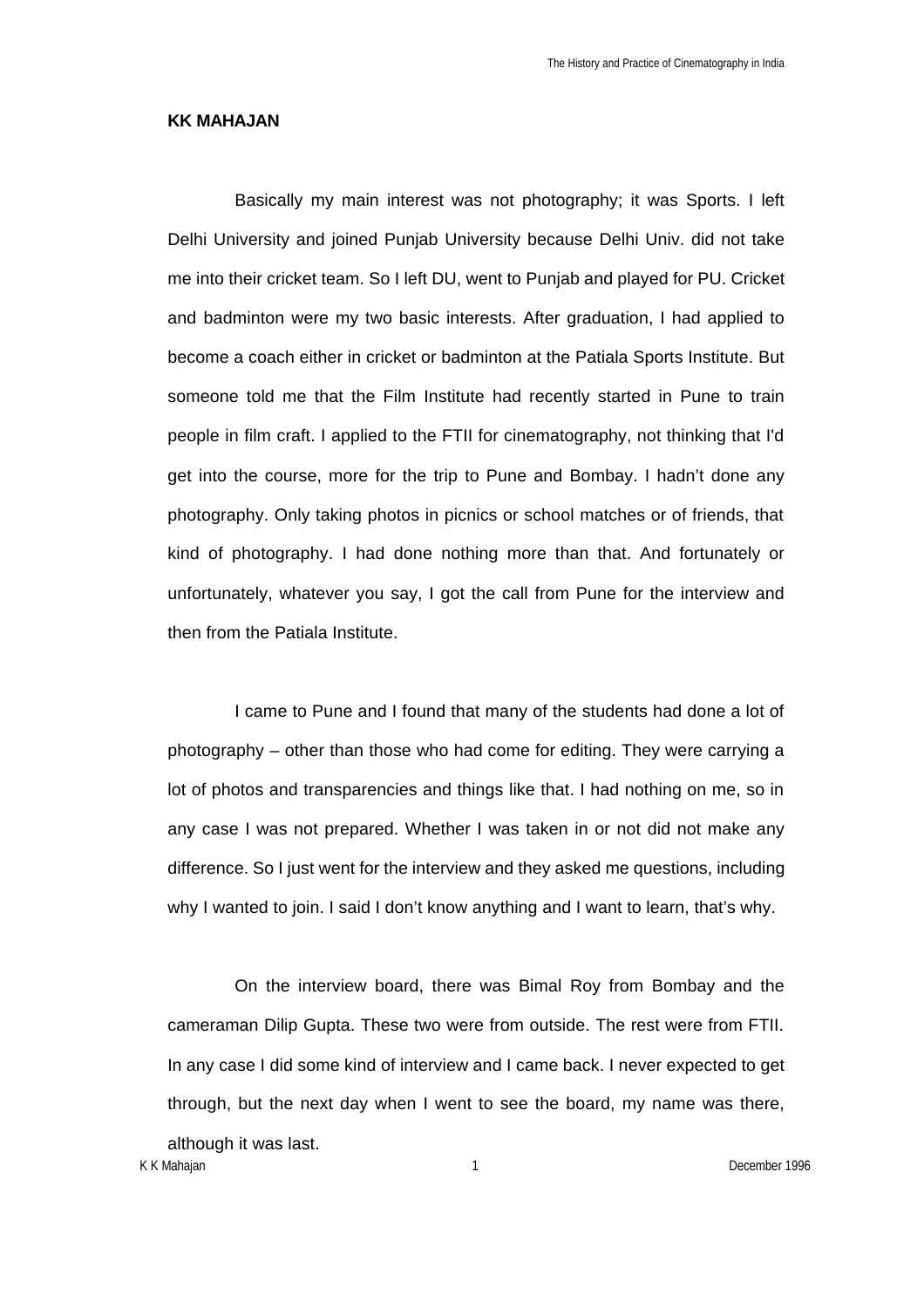## **But why did you decide on cinematography?**

In a sense because I had seen one shooting in Delhi. That was the first time in my life that I had seen a shoot. I happened to pass the UPSC office in a bus and a shoot was going on. I got down from the bus, and just watched the shoot for about 3-4 hours. Of course, it was a very magnum kind of unit. Big lights mounted on lorries and things like that. The cameraman sitting near the crane and I found that the cameraman was the one person who was controlling the whole thing. Everything happened according to his instructions. So that thing, I think, stuck in my mind. That if at all I land up in films, I will be a cameraman.

# **The films you saw in your time at FTII, was there anything that interested you, influenced you?**

Yes. In the sense that that was the time when the French cinema was at their new wave. Lots of new directors coming into French cinema, lots of new technicians and they changed a whole lot of conceptions. In European cinema and not only in the French, and many of them were quite successful. Both critically and otherwise. They ran, they got a lot of acclaim and all that helped me a lot because they, their technicians kind of broke all the rules. They would not stick to a certain kind of photography or something that would always look good. They broke all the rules and they went their way and by doing that they showed that even by doing this you can make it look good or the effect is very good.

K K Mahajan 2 December 1996 The final effect is very good, like Godard's first film, what's the name – *Breathless*. You see Raoul Coutard - the cameraman - has not used any light, he has exposed for the street. The entire action is happening in the dark but people accept it. Everybody for so many years had put lights in the street but he did not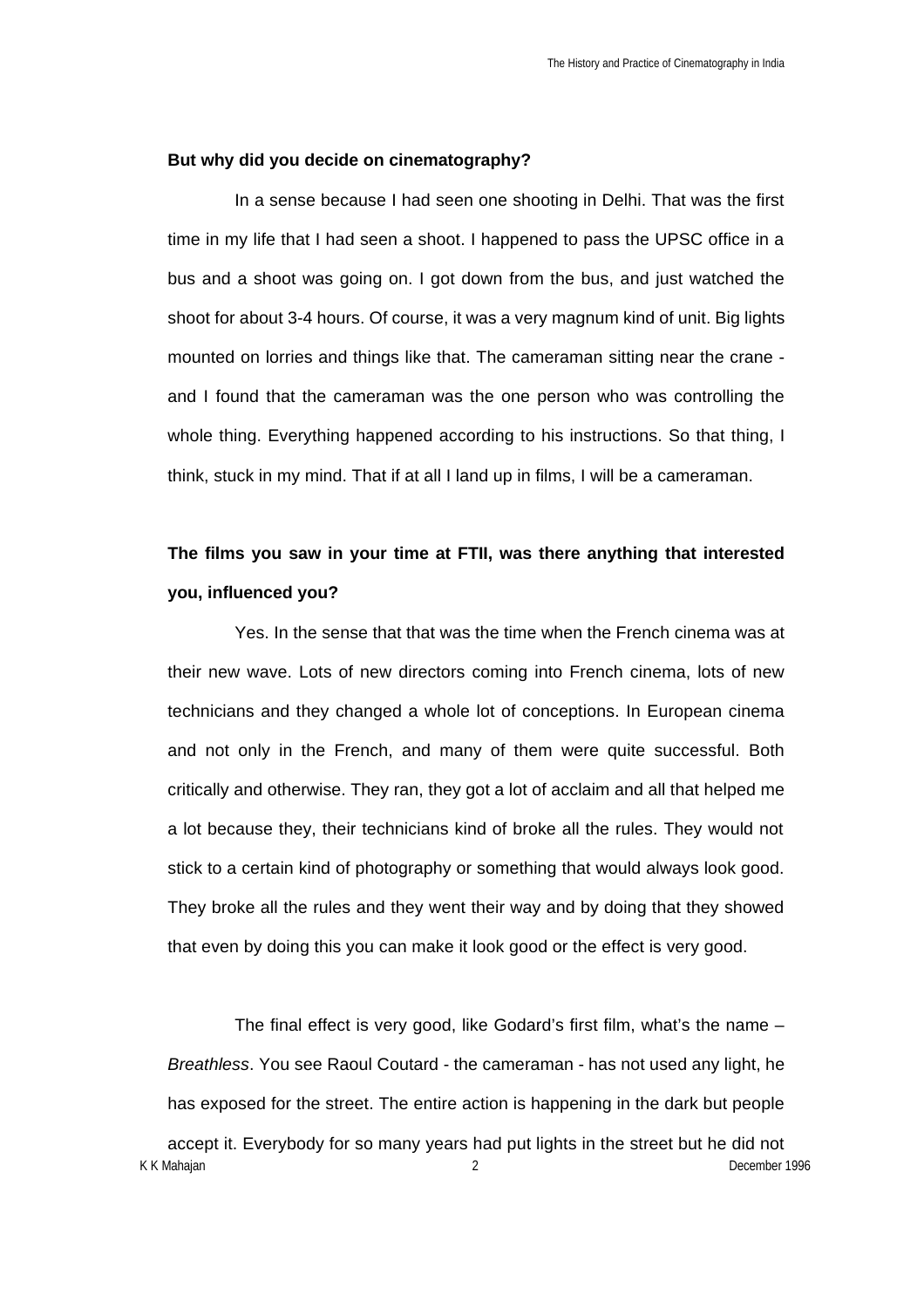bother about it. He did what he felt was right and everybody appreciated it. The main character goes into a tunnel. Going in to the tunnel he saw darkness, and so did the audience (ha, ha). The screen is dark. When he comes out of the tunnel he sees, so well fine, we see. And you enjoy that seeing. Another person would have put some 20 arc lights so that the tunnel is seen and also the character running in the tunnel is seen.

Working with very few lights, working with no lights and using some other means of devising things - through this we achieved results that people appreciated, like my first film *Bhuvan Shome*, where we hardly used any lights. My second film, *Sara Akash* had just a few photofloods with which the whole film is shot in. A lot of windows, *Sara Akash* had lots of windows. But photofloods are these normal kinds of bulbs. In my third film, *Uski Roti*, again hardly any lights were used. And I did a lot of night work in the film but we would light with very few lights. And my fourth film, *Maya Darpan*, is shot entirely with photofloods, no other lights. Again in that film there is a lot of indoor work but the only lights used were photoflood lights. No babies, no solars, no multi-20s. Nothing. Only photofloods.

#### **Was this also a conscious decision keeping in mind the budget?**

That's what I am saying. The conditions were that you couldn't afford to have lights. So what to do. There should be some alternative to do it, and you took the alternative and did it.

**Do you remember some scenes that were a challenge to work towards in FTII?**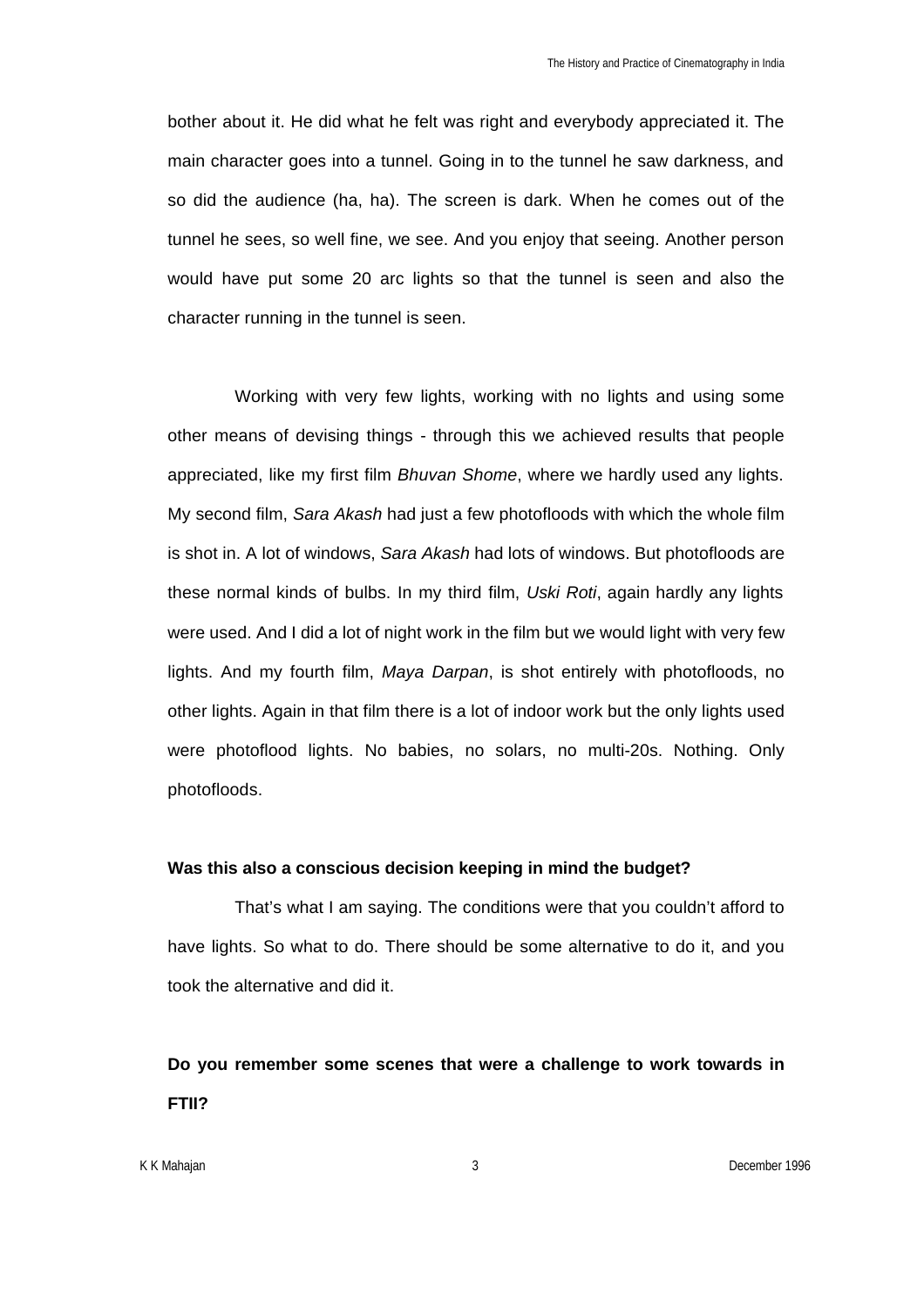Kumar Shahani's diploma film, for example. They wanted me to shoot in the studio. Most of the film is set in a train. They said we'll have a set of a compartment and we'll have back projection, which had just come in. Absolutely new. We had just learnt how to expose for back projection and all that. But I said I would not do it. The only thing is, I want one 5-Kw generator. That is my only requirement. With great difficulty they agreed. The generator had a wooden base and it had to be cut to be put inside the train. And after a few shots, it failed.

The time for a diploma film was fixed. Not more than 6 days. You have to finish a film in that much time. So I couldn't say that I will not shoot till a new generator comes or this one starts working, because the train is not going to stop, the train will keep going (ha, ha). So I talked to Kumar. And I said that the effect would be semi-silhouette. You will not get full details of the artistes, is that okay with you. And he said, yes its okay with me. That's how I did the shooting without any lights.

There was some light coming from the windows. We were using some white paper and we were using the camera box tin! But finally it was not very great. I would say it was satisfactory, not great.

In Kumar's diploma film there is one shot which even today people say they like. It was a handheld shot taken inside a running train. Mrinal*da* (Mrinal Sen) had seen the film, and he asked me, So how did you take that shot? I said *dada* its very simple, what is this. I just held the camera in hand and took the shot (ha, ha).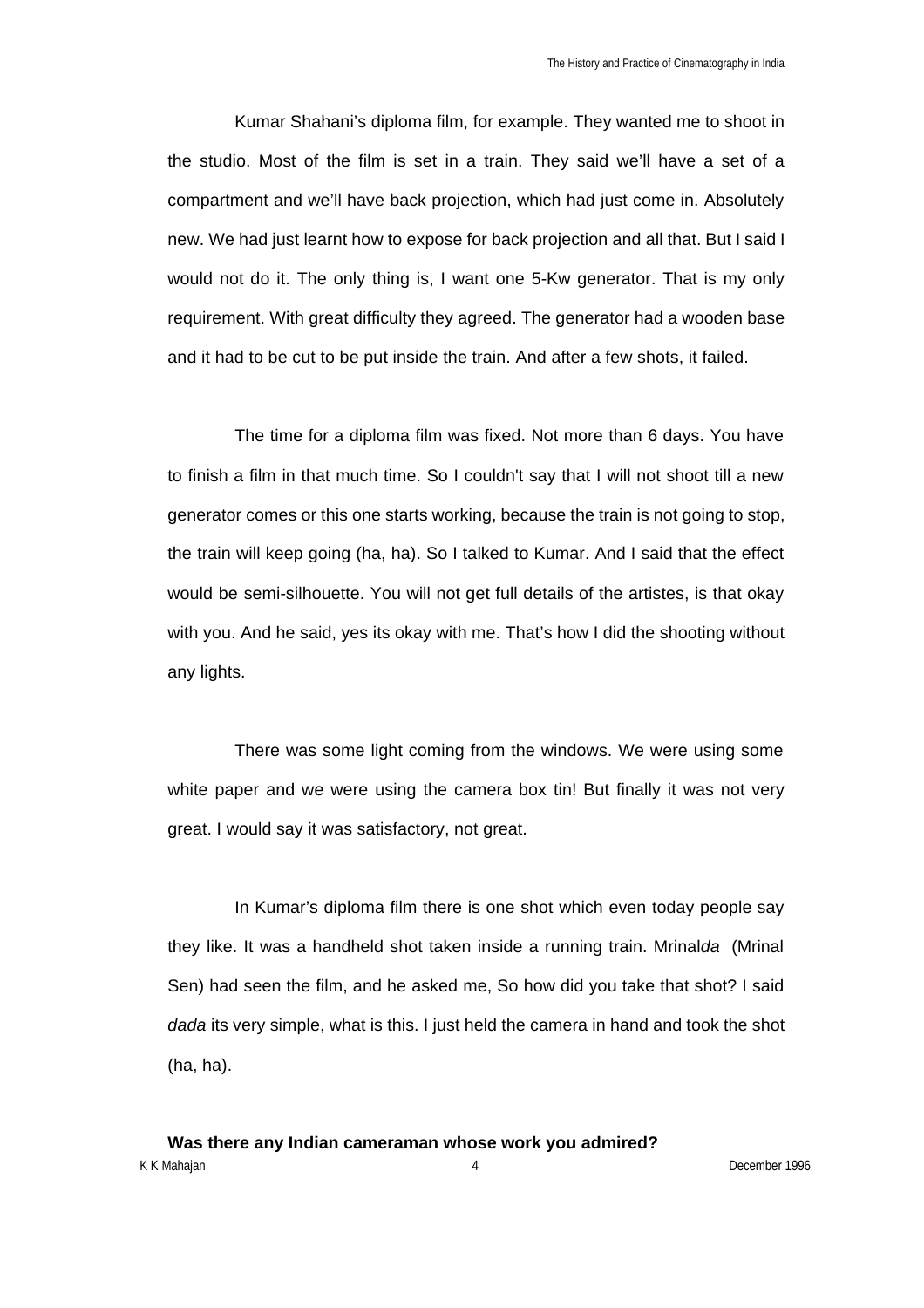Yes, Subrata Mitra. I have seen almost all of his films, and I still think that he is the best cameraman produced in India. There has been no better person so far. I have also seen him working. Now I even know him well. I have tried my best to reach his level, but so far have not succeeded.

Also, imagine that he was working in the 50s and early 60s, that too in conditions in Calcutta. There the conditions were not as good as the Bombay film industry or the Madras film industry. Say on a set like *Charulata*. I am sure he hardly used studio lights. He has used the lights that he has himself invented because if you watch that set you will not find a shadow of any object falling on the wall. He has invented his own lights, his own kind of lighting conditions and he has used them for the kind of effect he wanted. Or you can pick up any other film. Say, another film with a very good set like *Jalsaghar*. Some one like me, if I had to light a pillar like in that film, I would use 4 lights. But I don't know what kind of light he used – such a smooth, beautiful effect. He has his own way of working; he uses lights in his own way. Even what he did with Ismail Merchant, excellent results, absolutely excellent. *Bombay Talkies, Guru, Householder.*

#### *BHUVAN SHOME*

In Kumar's diploma film there is one shot which even today people say they like. It was a handheld shot taken inside a running train. Mrinal*da* (Mrinal Sen) had seen the film, and he asked me, So how did you take that shot? I said *dada* its very simple. I just held the camera in hand and took the shot!

K K Mahajan 5 December 1996 Then he said okay, what are you doing these days. I said I am working with Shyam Benegal, I've done 2-3 documentaries and about 150 ads. So he said okay, I'll get in touch with you. Then in '68 September or October, I get a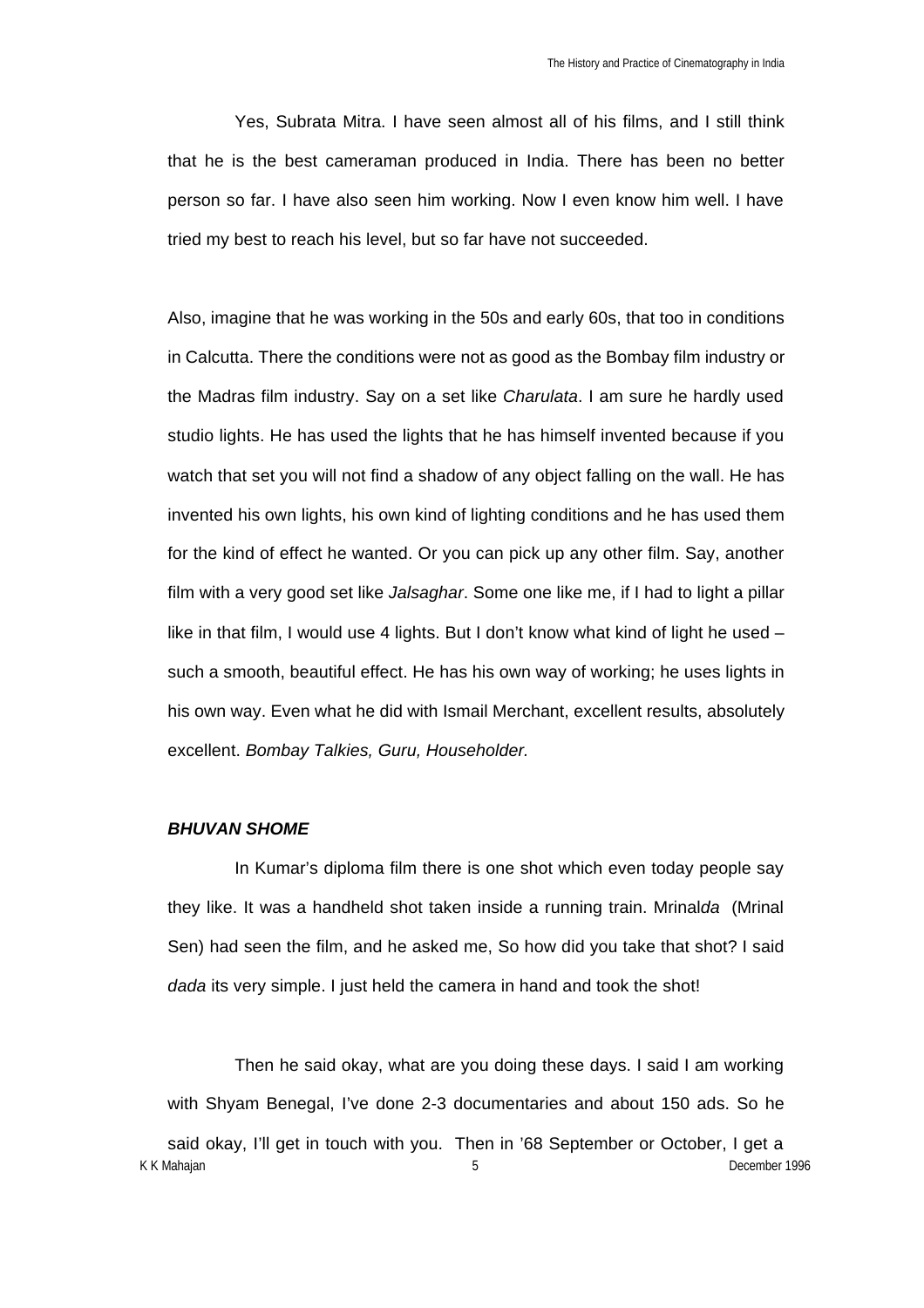message from Calcutta, What are you doing? So I told him I'm doing nothing. He said okay, I'm coming to Bombay and we are going to see a location. He came to Bombay and both of us went to see the location in Gujarat. And in Dec. '68, we shot *Bhuvan Shome*.

For the first 3-4 days we shot without actors. We shot some village scenes – a bullock cart going by, people walking by in their Kathiawari dress, market shots, vegetable market, fish market. Then we shot for a few days with actors. After about 8 days with the actors, we decided to have a break for a week, go to Bombay and see the rush prints, and shoot the rest after that. Mrinal*da* was not very confident. I said okay. So we went back to Bombay and we saw the rush prints. When he saw the rushes he was not very happy. He said all the shooting without the actors is very good but shooting with actors is not good. Then I asked him, what do you want? He said, in a film when you shoot with actors, they should be clearly seen on the screen and that too when they are outdoors and in sunlight! I said okay, I'd see that there is enough light. Then we did the rest of the shoot. When the film was completed and he saw the rushes in Calcutta, he wrote me a long telegram like a letter, praising my work, and about my future and other things like that.

The reason that the actors had been looking dark was that I was not using enough fill light. I thought that since the sunlight is f16, and the landscape looked good in that so I went with that. But the actors looked dark. So afterwards I increased the fill to f11 and then everything looked all right.

K K Mahajan **6** December 1996 In *Bhuvan Shome*, there was another thing I did which was somewhat unusual in film shooting in India in those days. The house that is the main house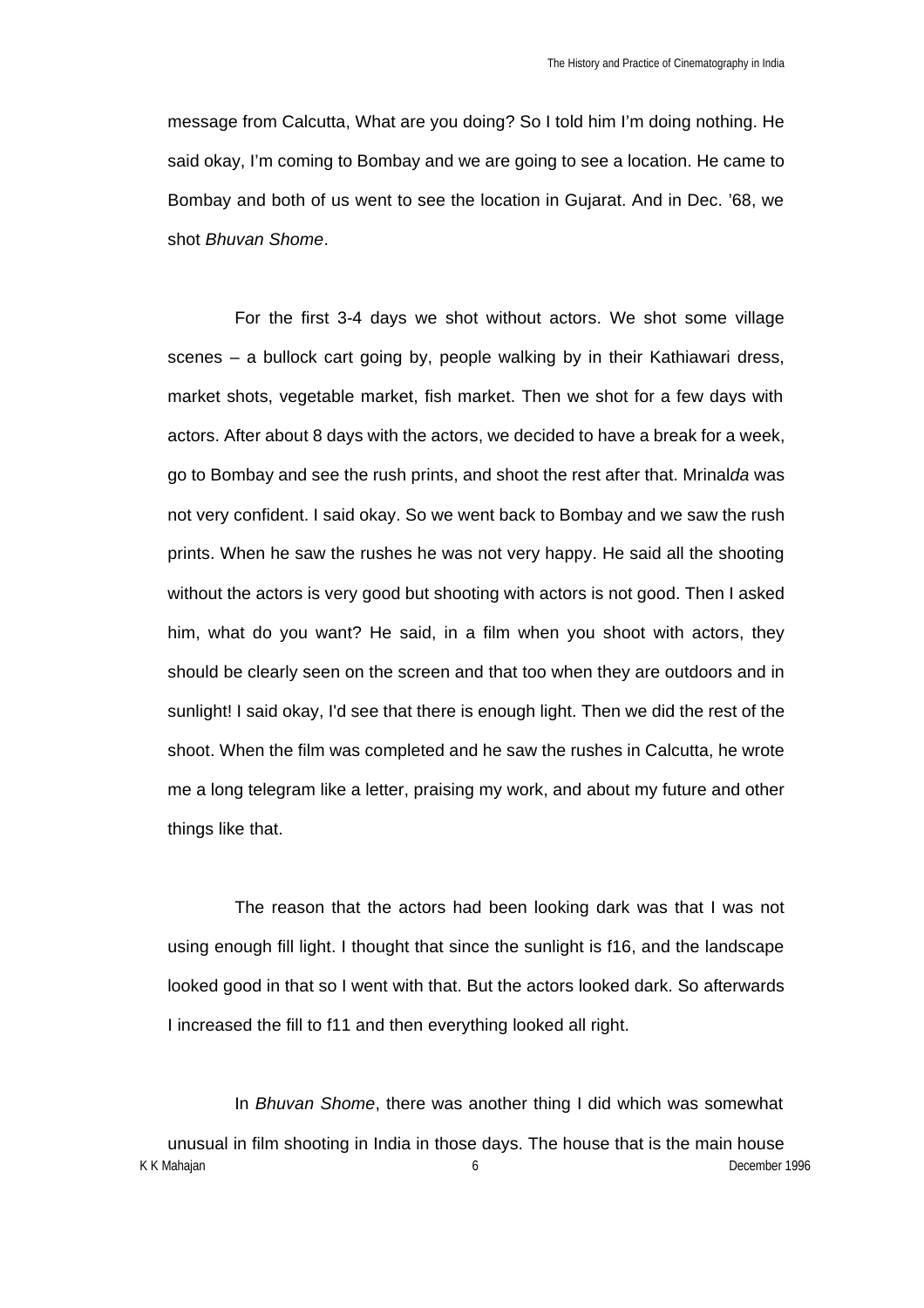in the film has an *aangan* (a courtyard), and bright sunlight throughout the day. But being sunlight, it would travel from east to west and there would be varying light in the whole day. To counter that, I made a big scimmer - big enough to cover the whole *aangan* with its shadow. We tie it using the huge tree in the courtyard. So even though the sun would travel through the day, it made little difference to us as we had constant light throughout the day. We didn't use any lights in the film at all - as a matter of fact we didn't even carry any lights!

However, one day Mrinal*da* one day said he wanted a shot of the young girl (Suhasini Mulay) coming out of the from the room into the verandas, and then into the *aangan*. So I said, dada, we don't have any lights. There will be complete darkness in the room. But all he said was, so what? So I sat down to think. Finally I asked him, do you think the owners of the house will give us permission to remove tiles form the top of the house? We'll put them back of course. The owner agreed, we removed tiles, put a cloth on the roof, got plenty of light streaming into the room, and we took the shot.

K K Mahajan 7 December 1996 You know there is one shot in *Bhuvan Shome* that was responsible for a great deal of learning. Perhaps you remember the shot as well. Suhasini is sitting on a buffalo and coming down a small hill. It's a long shot to start with, and Suhasini's first shot in the film. Mrinalda said to me that it would start as a long shot but as the buffalo keeps moving, we keep going close. We zoom into a close-up of Suhasini's face and follow her on her buffalo ride. I said fine. Now, we had taken 6-8 reflectors for the shoot. We could only put them up out of the range of the long shot, beyond the edge of the field. So we put them up, but they made no difference to the reading at all! Whether we put the reflectors up, or moved them out, we got the same reading. And I thought, well, dada is going to get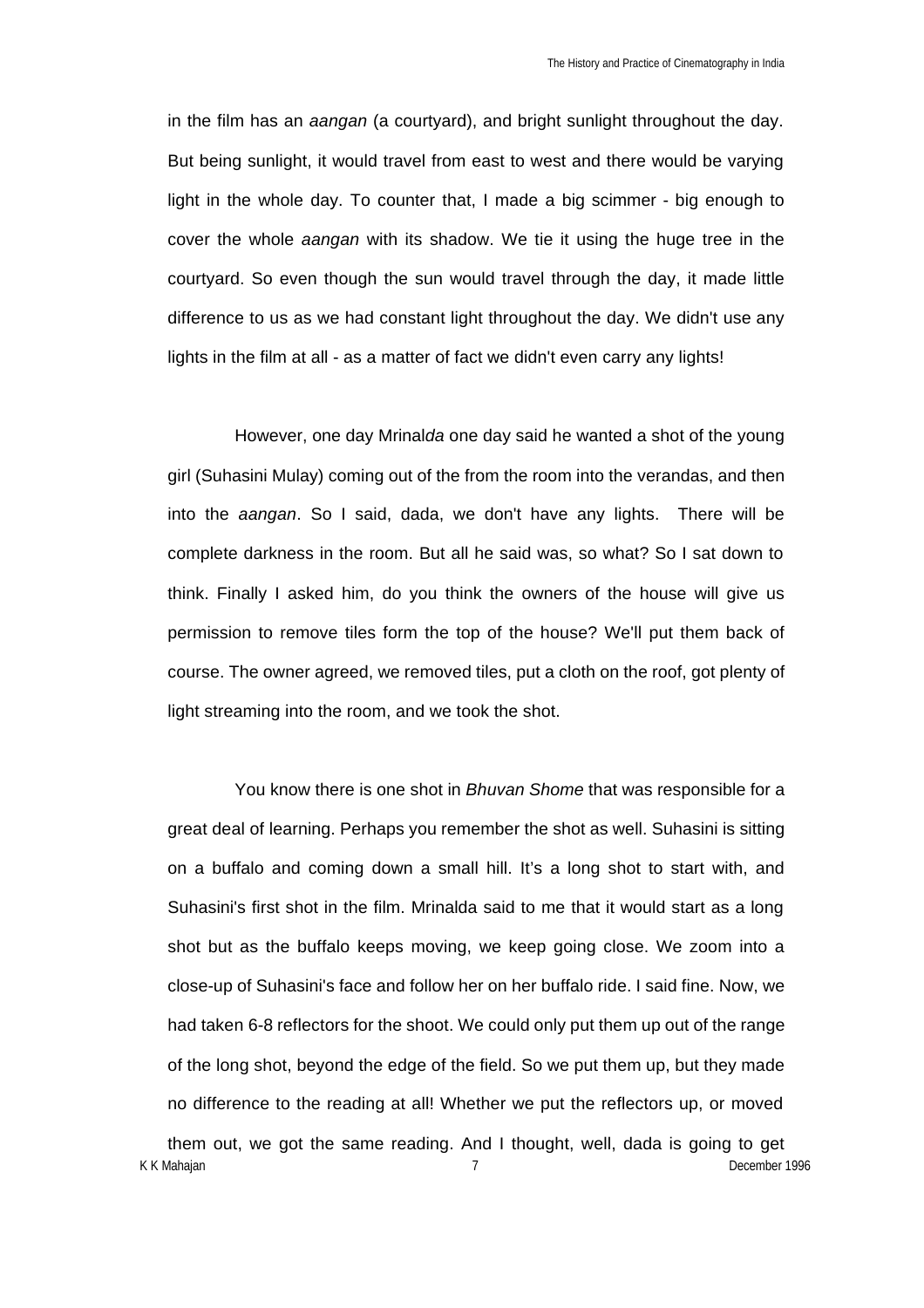upset again because the artiste will not be properly exposed - and that's exactly what happened. Anyway, she doesn't have dialogue. She was against the sky so she was almost semi-silhouetted.

Later Subrata Mitra saw the film in Calcutta. I met him after the film. And he asked me, Mahajan, did you use reflectors in that shot? I said, yes I did dada. Then why can't we see her face? Why isn't her face correctly exposed? She is being introduced in the film, its her first shot, and we can't see her face clearly that's not good. I said, dada I couldn't do anything as the shot starts very wide and goes in very close. The reflectors made no difference at all. So he said, next time if you face such a situation, use a G-15 filter. Then you don't even have to use reflectors. You will be able to control the sky and still be able to get detail of the face of the character. I said, I wish I had known this earlier. I mean I knew about the G-15 filter, but I never thought about using it in such a way. The G-15 is a filter that is a yellow and orange mix. It cuts out the blue in the sky and brings out the face. And amazingly enough, we had been using Subrata*da*'s camera for shooting *Bhuvan Shome*.

At the time that we shot *Bhuvan Shome*, the colour film that was available was not very fast - 64 ASA for outdoors and 50 ASA for indoors. The black & white film was faster. *Bhuvan Shome* I shot on Kodak Double X. That was the only film I shot on Kodak Black & White stock. *Sara Aakash* was shot on both NP55 and NP77, i.e. 100 ASA and 250 ASA. The same for *Uski Roti*. I couldn't shoot on Kodak again because they banned Kodak in order to push ORWO.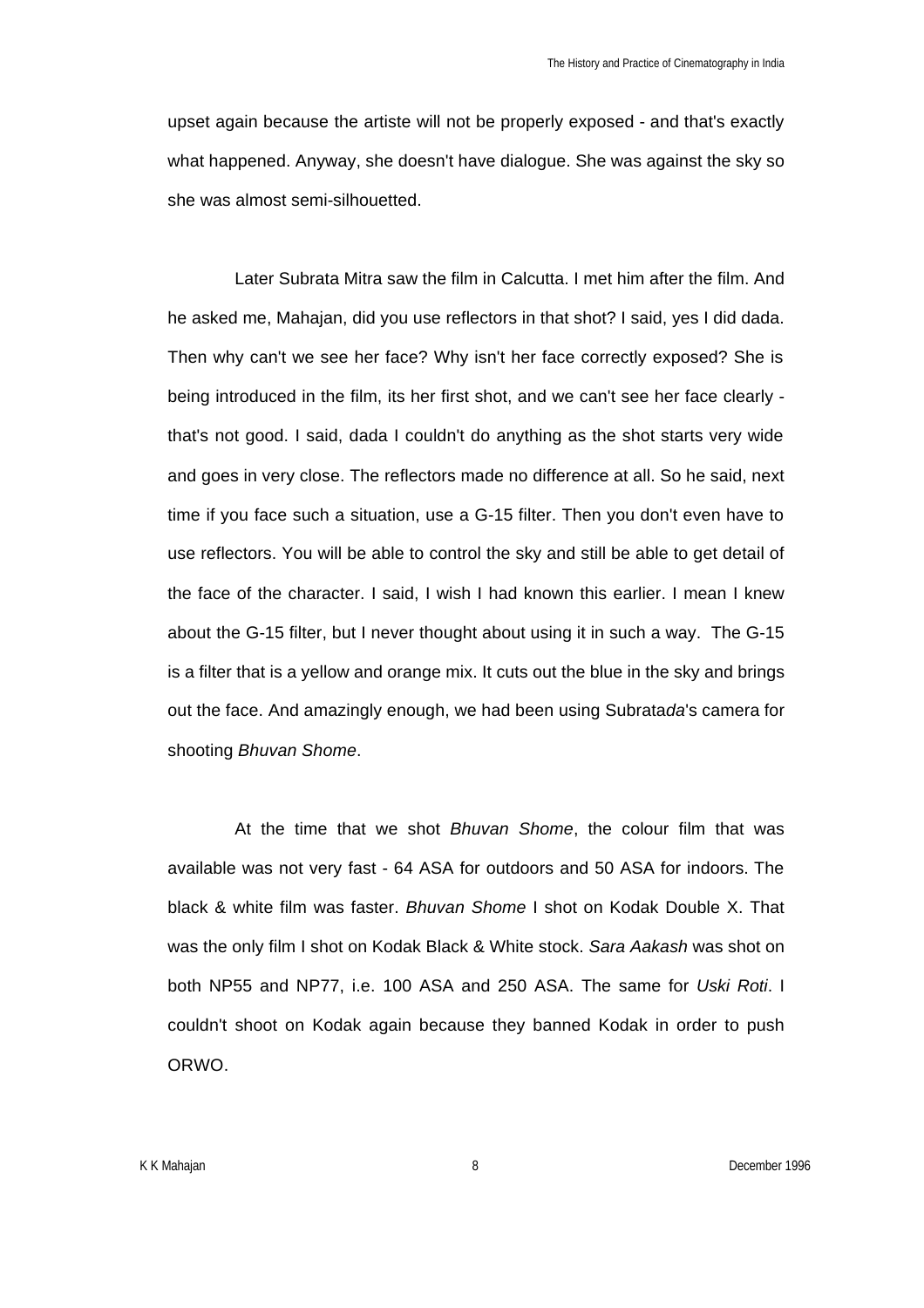#### *USKI ROTI*

I worked in two films with Mani Kaul. Mani was very particular about his shots. He would explain exactly what he wants. The compositions in *Uski Roti* were all inspired by Amrita Shegil's paintings. Mani told me that he wanted Shergil kind of compositions. I had just finished a film on her before I started Uski Roti. I had seen almost all her works, about 150 paintings. That particular film has lot of resonance with Shergil's compositions. To achieve this composition one needed a two-dimensional look …

All sixteen long shots were taken with 135mm lens. We worked out some mathematical calculations to get a consistent dimension. The characters had to be either 3 feet away or 5 feet away or 8 feet away or beyond 12 feet from the camera. And if any trolley moves it will move from 3-5 or 3-8 or 3-12. So the final dimension remains the same. So the entire film was shot like that. But if we were a 28mm lens the entire scene will be shot with the same lens and the distance of the character from the camera will be 3 or 5 or 8 or beyond 12 feet. So, there is a certain visual rhythm to the entire film. Shots don't suddenly jump from long to close. The 2-dimentional look only worked with the long shots. I decided to work with the block lens for the long shots instead of a zoom.

In this film I used lot of filters. Because the main characters were at the bus stop which didn't get sunlight. We were always shooting against light and we had a village and a railway track behind, which was again against light. So, always we were faced with very bright sky. It was a winter bright sky. Sun moved from east to west, but never seems to come in the place where the girl used to sit in the bus stand. So I had to use lot of filter to cut off the sky and balance with the

K K Mahajan 9 December 1996 face.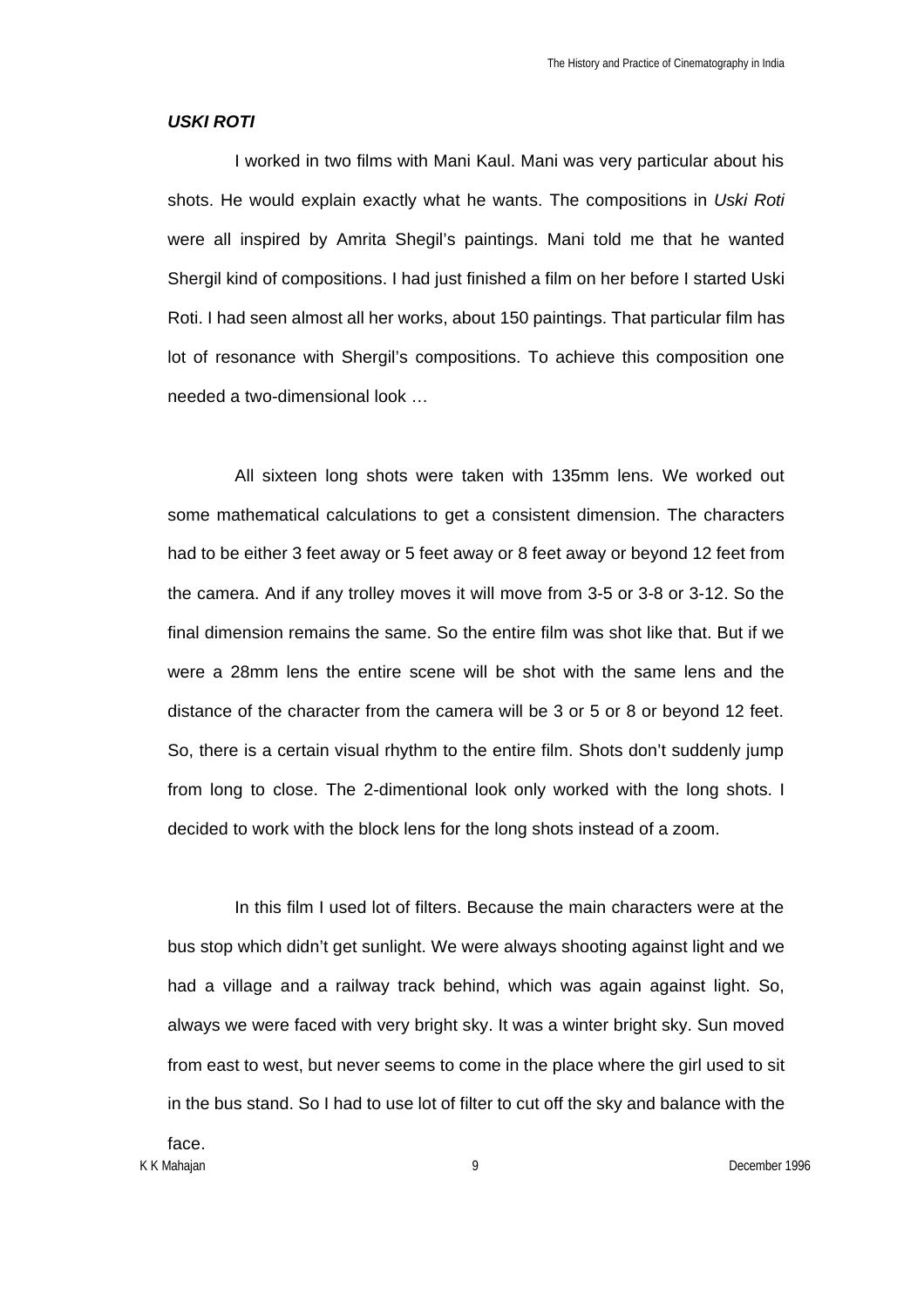In *Ashadh Ka Ek Din* (Mani Kaul) I didn't use a single filter, because the background was all green mountains and most of the action takes place inside a hut. I use soft lighting but no filters. The visual effect was very interesting. The visual pattern was same as we did in *Uski Roti*.

## *MAYA DARPAN*

Maya Darpan was something special. It was one of my earlier films and in colour. Kumar was a very close friend and we would chat for long hours on lot of things. One day he told me that he wanted unsaturated colour. I said, sala every body wants saturated colours and you want unsaturated colours? What are you talking about?

He said, I don't want red to look too red, blue to look too blue, green to look too green. These colours should look diffused. I didn't understand. And at the same time *usko blue to chahiye hi nahi tha pure film-me*. No blue in the entire film. I said, but you have got outdoor shots. How will you shoot the sky and other things? Blue is bound to be there excepting of course if you take shots against light or in the evening or some thing like that so you can have white sky. He said, *ha* OK, we will do that. We will shoot at a time when the sky looks white.

I did not understand this desaturation. Normally what happens is that colours are made like so as to enhance the colour. But I tried one thing. Normally the tungsten film is balanced at colour temperature of 3200K. So I decided I will use light which has colour temperature more that 3200K. I decided to use photofloods which had a colour temperature of 3800K. I shot the entire film in photofloods. Outdoors we shot against lights and only when we thought that sky would look white. We were shooting a lake, and lake reflects lot of light. So we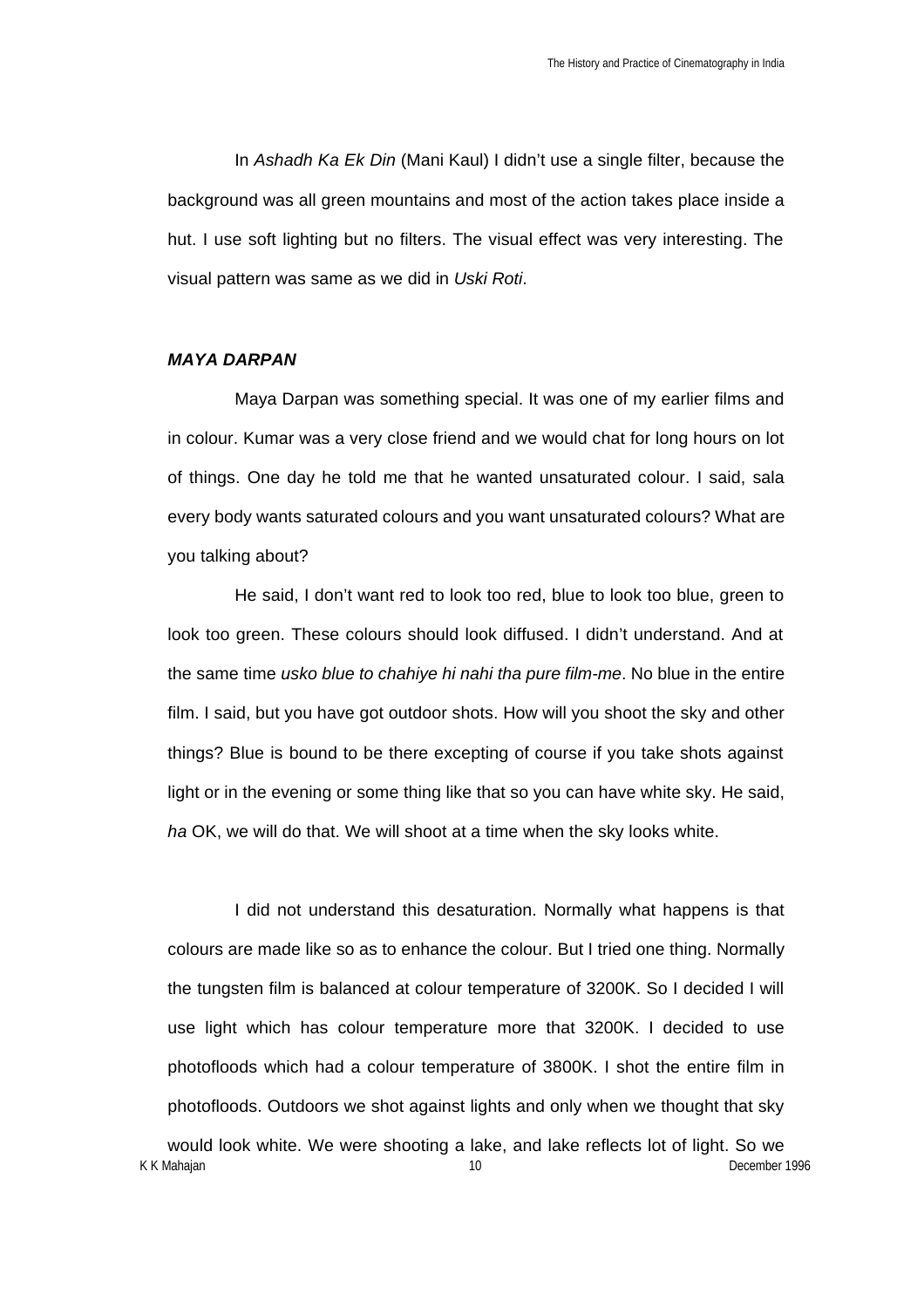used to go very early around 6am to shoot thinking that the sky will be less present on the lake. But these things are only possible with some directors.

### *TARANG*

*Tarang* took seven years but I don't think we shot more than 60-65 days over all those years. It was shot from 1974 to 1981. When we shot the film, there was only one colour stock that Eastman made available, and it was not very fast stock. The highest speed was 100ASA for indoors and 64ASA for outdoors. The camera was Arri II C and nowhere is any zoom used. The film is shot with block lenses.

We shot extensively on location - in a big house that belonged to Kumar's friend. The house was totally emptied and then redone according to the requirement of the film. The colour scheme of the film was worked out before the shooting started. Like the colour of the set, of the curtains, of the bedspreads, of the upholstery, the kind of furniture and the kind of flooring. Bansi*da* (Bansi Chandra Gupta) did the entire flooring with *chatais* of neutral colour, slightly offwhite. I used a lot of patterns on the floor in order to break the neutrality of the flooring.

I used a lot of geometrical lines in that film. In many sequences you will find patterns which are triangular, patterns which have diagonals and patterns which have horizontals. Straight lines, taken out of geometry. No spherical patterns at all.